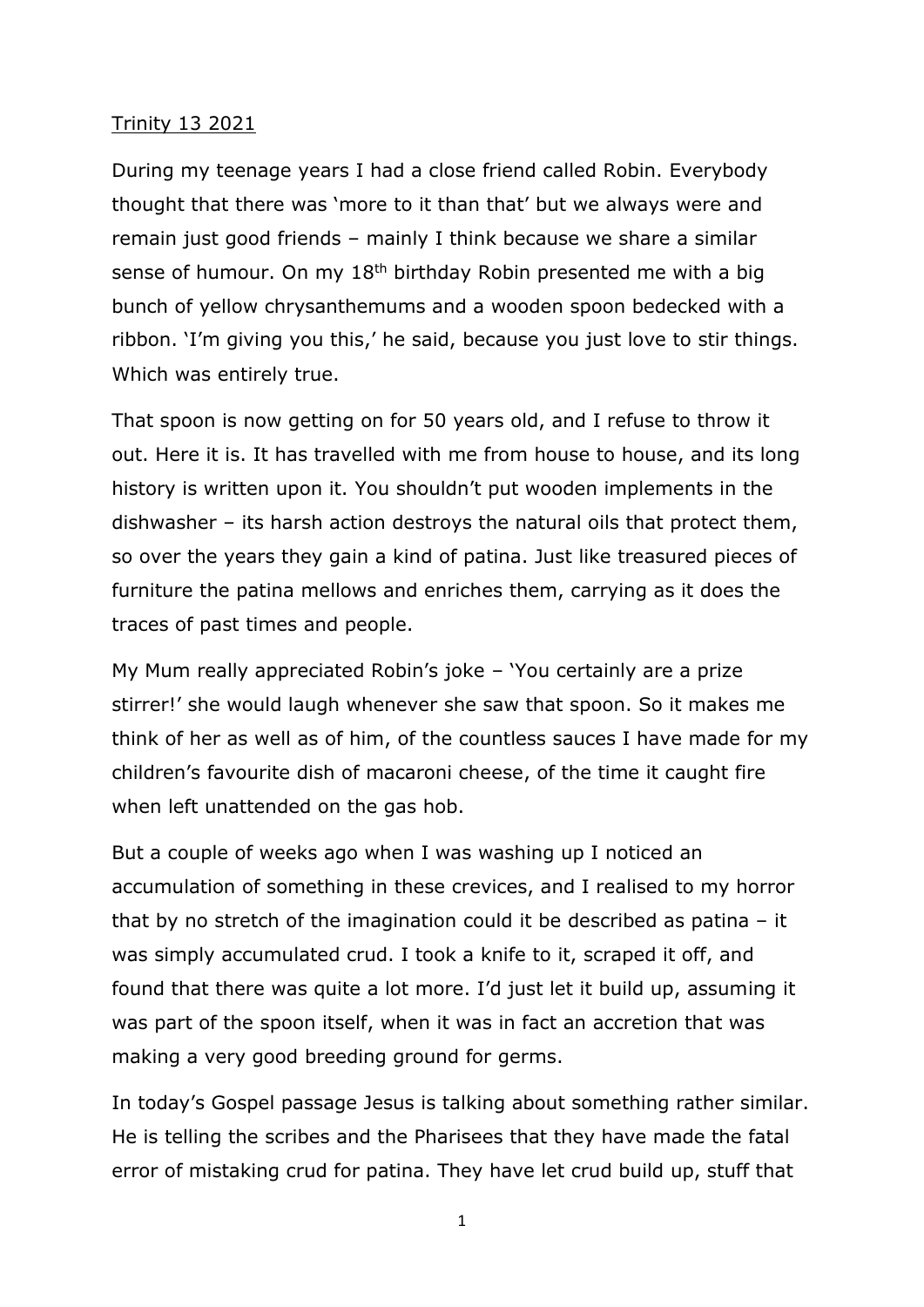never really was part of the original thing – in this case not a wooden spoon but the law of God; stuff that has made it heavier and potentially dangerous; and instead of seeing it for what it is and scraping it away they have gloried in it. That is why Jesus frequently refers to the Pharisees as blind.

Jesus quotes from the Prophet Isaiah, who draws a distinction between God's law and human tradition and then, he directs Isaiah's charge at them '"You have a fine way of rejecting the commandment of God in order to keep your tradition!'

Now while the Pharisees were notorious for embellishing the law –keeping it with knobs on - a lot of things that the they did, for example ritual washing and strictly observing the sabbath, are there in the books of the Law in the Old Testament; so perhaps it was reasonable for them to assume that they were indeed the command of God. And these things are, of course, not bad in themselves; it is good to be clean and to rest. It is good to be self-disciplined and to have a rule of life.

But not if these things get in the way of God's purposes. When asked what his understanding of the Law was Jesus famously said

'Hear, O Israel: the Lord our God, the Lord is one; you shall love the Lord your God with all your heart, and with all your soul, and with all your mind, and with all your strength.' 'You shall love your neighbour as yourself.' There is no other commandment greater than these."

Jesus didn't make these commandments up himself, they are drawn from the Old Testament books of Leviticus and Deuteronomy; but what he did was to cut through the inessentials to the heart of the matter. Love for God and neighbour.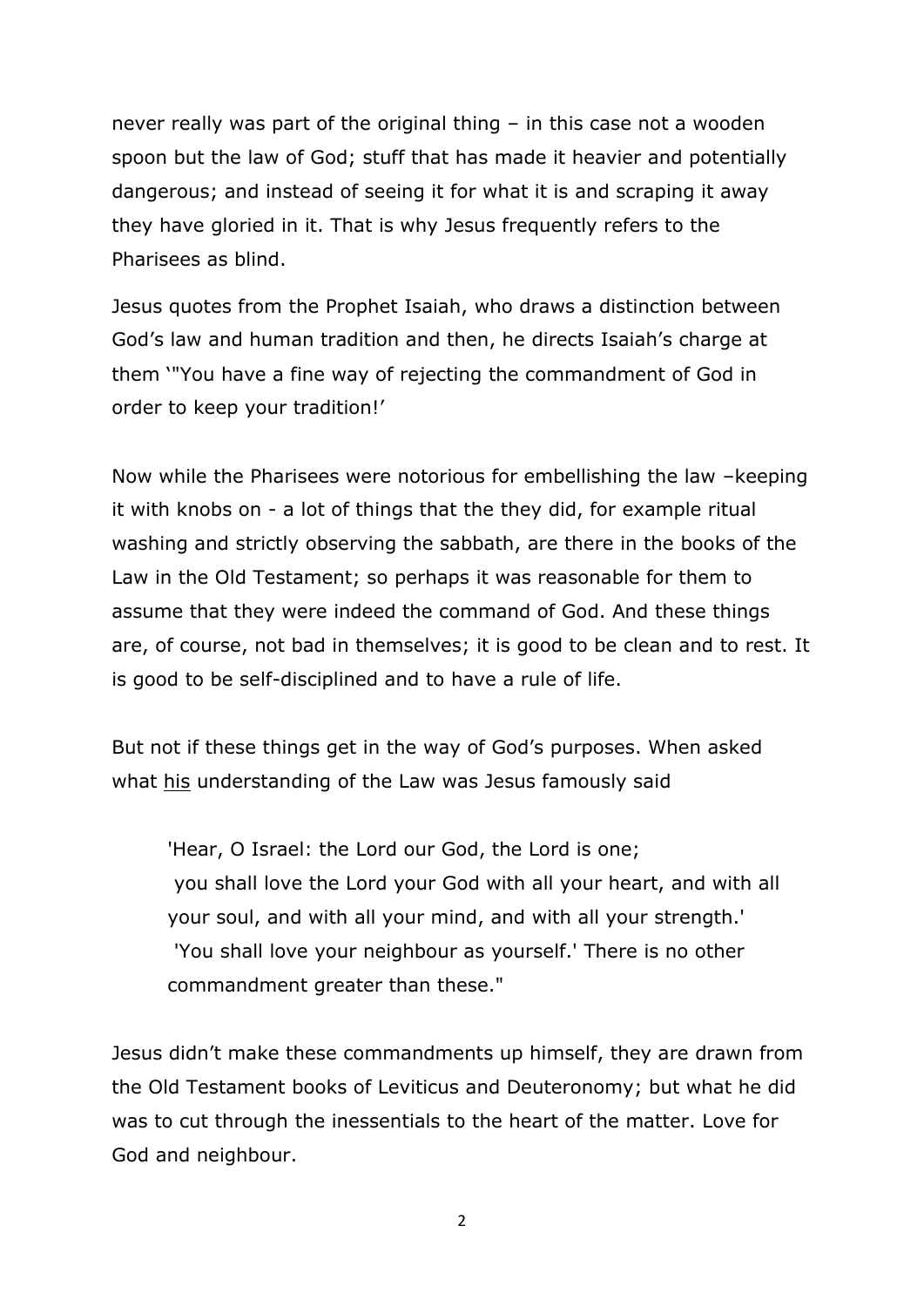In a part of this passage (vv. 9-13) that has been edited out of today's Gospel reading he goes on to say that if you are so concerned with addons to the law like giving all your spare money to the Temple (for which we might read parish share) so that you have nothing left to fund the care of your elderly parents then you have – quote – 'made the word of God void through the traditions you have handed on'.

Jesus is talking about empty religion, a religion that has lost its heart and soul, and mind and which saps the strength; religion that may end up doing precisely the opposite of what was intended in the first place. He's talking about something today we would call 'going through the motions' or a 'tick-box mentality'. It's something we find in all walks of life, not just religion. I've encountered it in health care where people stick slavishly to complicated care protocols and forget why these protocols were imposed in the first place. The result is often a loss of common humanity, and in one case that I know of, an avoidable loss of life.

Human beings seem to have an innate tendency to add things, to try and make life better by imposing systems and rules, and then to keep on tweaking them. The story of the tower of Babel seems, at least in part, to be about this. These systems and rules are often reasonable and well intentioned – catchy slogans to communicate who we are; liturgies and vestments to express the beauty and truth of our faith; protocols and risk assessments to ensure vulnerable people are protected; faculties to protect the integrity of our historic buildings. I'm not suggesting that we get rid of these things. But notice how they can consume us and divert us from the heart and soul of our faith, sometimes to the extent that we are in danger of forgetting what it was all about in the first place. This is why so much of our faith journey involves remembering – remembering where we came from and who we are. As I've said, Jesus didn't invent a new set of rules for people to live by, he invited his Jewish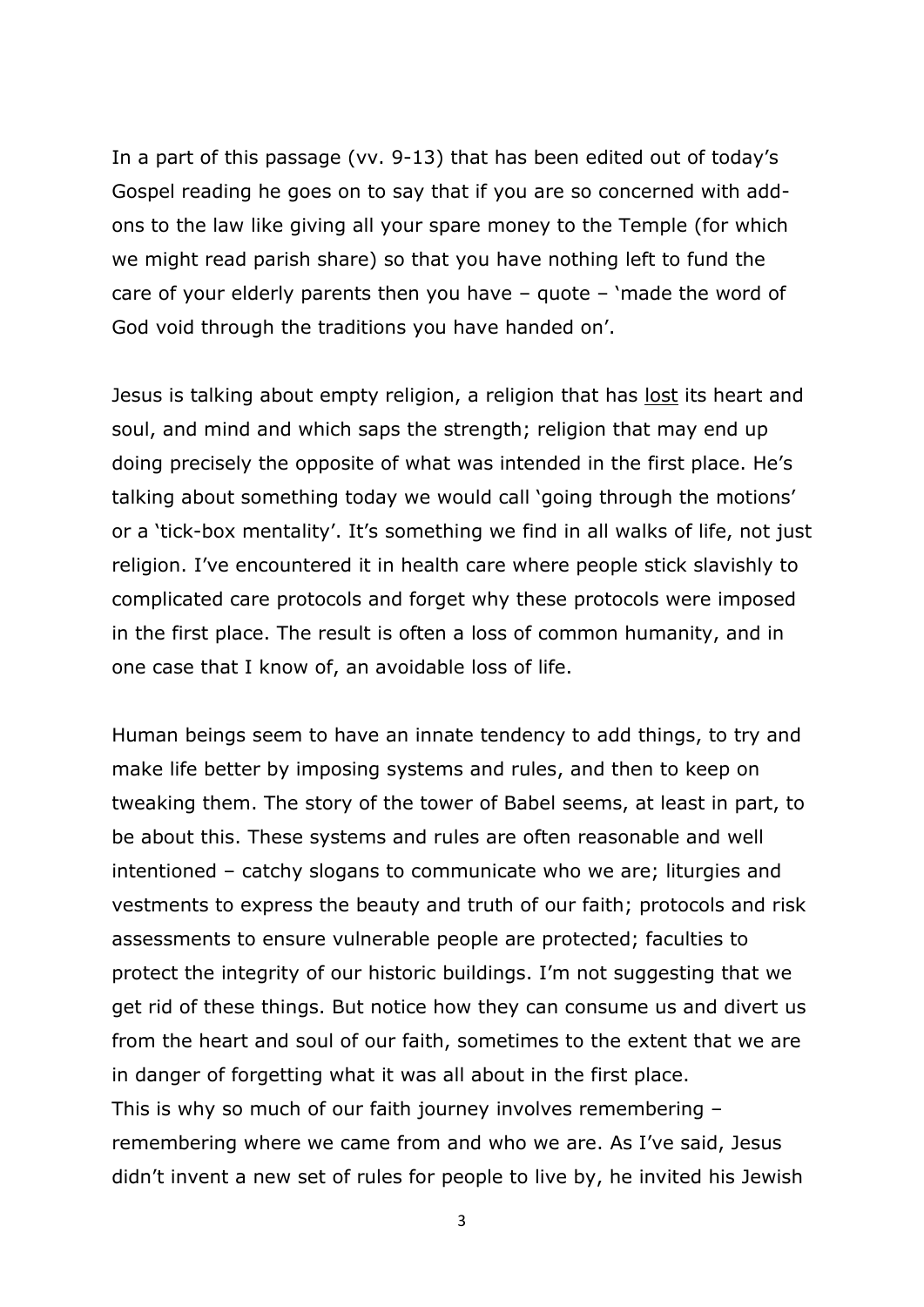listeners to go back and remember what their faith had been about in the first place. When he argues with his opponents who accuse him of being a young man with new ideas he points backwards and utters that enigmatic phrase 'before Abraham was I am.'

This is why the angels at the tomb tell the women to remember Jesus' words and the men to go back to the place where it all started. This is why on the Road to Emmaus Jesus reminds the disciples about where they have come from 'beginning with Moses and the prophets' and inspires them to return there – back from Emmaus to Jerusalem. This what happens when the prodigal son comes to himself – he remembers his home and he returns to it. This is what happens when we gather around the Lord's table to remember that night when he was betrayed. As someone once said – 'Every time we celebrate the Eucharist we remember who we are ' (or at least we should if we haven't turned even that into something that is simply going through the motions).

We need to keep remembering and returning, going back in order to move forward afresh. In our life as a national church, in our community life here in HT/Hailey, and perhaps most importantly in our personal walk with God. We need to look at ourselves carefully, to remember what it was all about in the first place for us, and try and to work out the difference between the wonderful patina that carries our faith story and the crud that weighs us down and stops us moving forward.

Of course distinguishing the patina from the crud is easier said than done but Jesus offers us a clear model. When pressed to elaborate on his summary of the law – loving God and neighbour – he tells the story of the Good Samaritan. It was religious crud that led the priest and Levite to pass by on the other side; they had forgotten what it had all been about in the first place. They were Jewish, but Paul has very similar things to say to Christians: